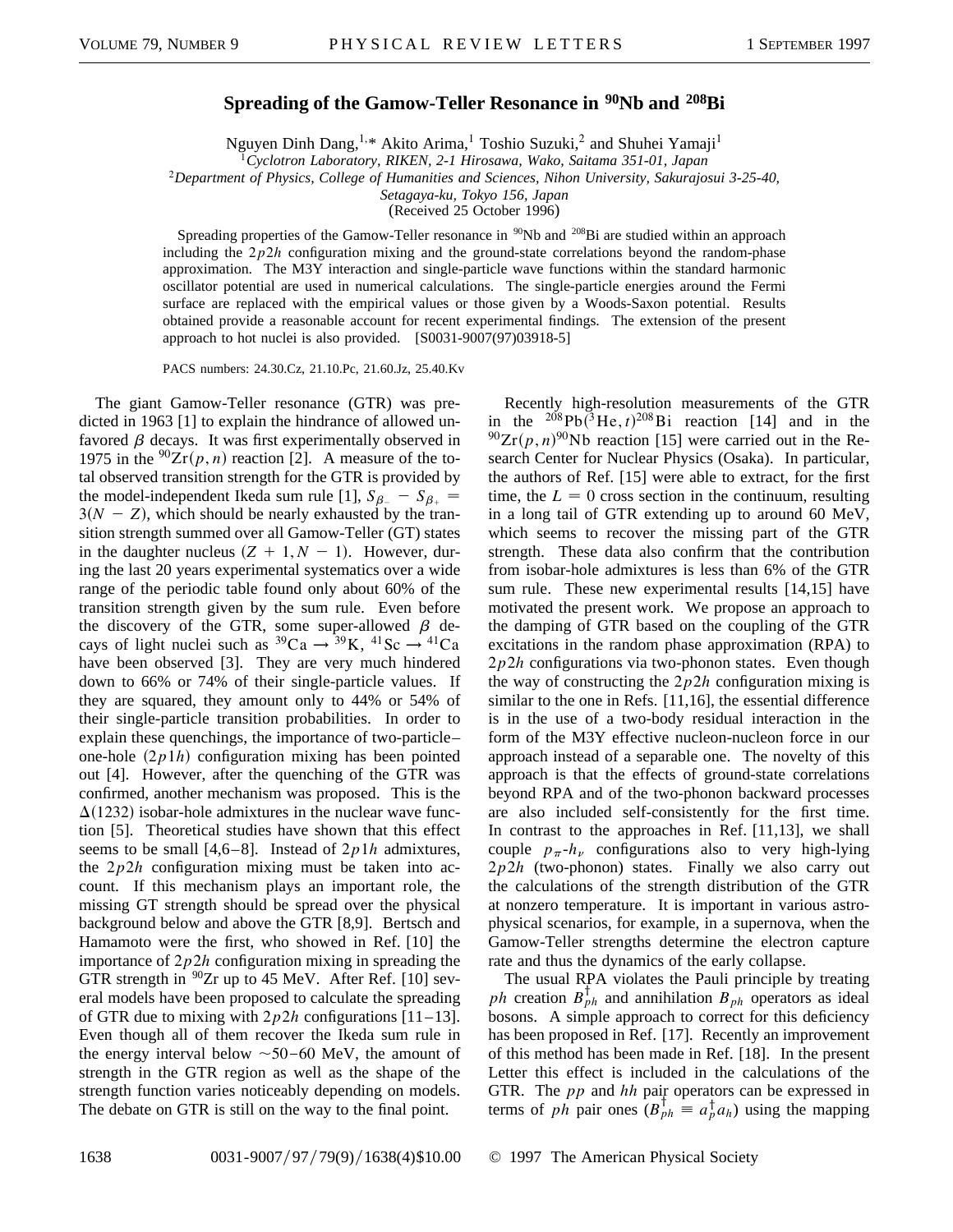procedure in Ref. [19]. The many-body Hamiltonian is then approximated in terms of only  $ph$  pair operators  $B_{ph}^{\dagger}$ and  $B_{ph}$  as  $H = H_0 + H_V$ , where  $H_0$  is diagonalized in RPA, while  $H_V$  is responsible for the configuration mixing beyond RPA. The *renormalized* phonon operator, generating the collective *ph* excitation is introduced in RPA as

$$
Q_{\nu}^{\dagger} = \sum_{ph} D_{ph}^{-1/2} [X_{ph}^{\nu} B_{ph}^{\dagger} - Y_{ph}^{\nu} B_{ph}]. \tag{1}
$$

The factor  $D_{ph}$  restores (up to second order in *ph* operators) the Pauli principle, which is broken within the quasiboson approximation. It characterizes the groundstate correlations beyond RPA, which we calculate by solving self-consistently a nonlinear RPA-like equation [18]. The case with  $D_{ph} = 1$  means no ground-state correlations beyond RPA. This *renormalized* RPA-like equation has the same form as the conventional one with the two-body interaction multiplied by  $(D_{ph}D_{p'h'})^{1/2}$ . Its solution defines the energy  $\omega_{\nu}$  and the amplitudes *X* and *Y* of the *ph* excitation generated by the phonon operator in Eq. (1). The charge-exchange excitation is described by the  $p_{\pi}$ - $h_{\nu}$  { $\mathcal{Q}_{\alpha}^{\dagger}$ ,  $\mathcal{Q}_{\alpha}$ } phonon operators defined from Eq. (1) with the  $p_{\pi}$  indices denoting proton particles and  $h_{\nu}$  denotes neutron holes. The renormalized RPA-like equation for  $p_{\pi}$ - $h_{\nu}$  phonon excitations has the same form as the one for *ph* phonon excitations.

We study the fragmentation of GTR by considering the following two-time Green functions [20], which describe the following:

*The one-phonon propagation.*—

$$
G_{\beta\gamma;\alpha'}^{-\,-,+}(t\,-\,t')=\langle\langle Q_{\alpha}(t);Q_{\alpha'}^{\,\dagger}(t')\rangle\rangle,\qquad\qquad(2)
$$

$$
\mathcal{G}_{\alpha;\alpha'}^{-,+}(t-t')=\langle\langle \mathcal{Q}_{\alpha}(t); \mathcal{Q}_{\alpha'}^{\dagger}(t')\rangle\rangle, \qquad (3)
$$

*The mixing with two-phonon configurations.*—

$$
\mathcal{G}_{\beta\gamma;\alpha'}^{-,-,+}(t-t')=\langle\langle \mathcal{Q}_{\beta}(t)\mathcal{Q}_{\gamma}(t); \mathcal{Q}_{\alpha'}^{\dagger}(t')\rangle\rangle, \quad (4)
$$

and their backward processes described by  $G_{\alpha;\alpha'}^{+,+}(t-t')$ and  $G_{\beta\gamma;\alpha'}^{+,+}(t-t')$ . The standard notation in Ref. [20] is used here to denote the two-time Green functions. The final set of the equations for the propagation of  $p_{\pi}$ - $h_{\nu}$ phonon with energy  $\eta$  is obtained in a matrix form as

$$
\begin{pmatrix}\n\mathcal{A} & \mathcal{B} \\
-\mathcal{B}' & -\mathcal{A}'\n\end{pmatrix} = \eta \begin{pmatrix}\nG^{-,+}(\eta) \\
G^{+,+}(\eta)\n\end{pmatrix}.
$$
\n(5)

The matrices  $\mathcal{A}$ ,  $\mathcal{B}$ ,  $\mathcal{A}'$ , and  $\mathcal{B}'$  contain the selfenergy parts, which are functions of two-body matrix elements  $V_{\alpha}^{\gamma}(\beta) = \langle | \mathcal{Q}_{\beta} H_{V} [Q_{\gamma}^{\dagger} \otimes \mathcal{Q}_{\alpha}^{\dagger}]_{\beta} | \rangle$  (|) is the RPA ground-state of the parent even-even nucleus), the RPA  $p_{\pi}$ - $h_{\nu}$  phonon energy  $\bar{\omega}_{\alpha}$ , positive and negative poles  $\pm (\bar{\omega}_\beta + \omega_\gamma)$  (corresponding to two-phonon forward and backward processes, respectively), and also the factor  $(1 + \bar{N}_{\beta} + N_{\gamma})$  with  $\bar{N}_{\beta}$  and  $N_{\gamma}$  being the occupation numbers of Q and *Q* phonons in the ground-state. The matrix elements  $V_{\alpha}^{\gamma}(\beta)$  are functions of the two-body interaction and the *X* and *Y* amplitudes. At finite temperature the average over the ground-state  $\vert$  is replaced by the one over the thermal statistical ensemble. The phonon number  $\bar{N}_\beta$  and  $N_\gamma$  can be then approximated by the Bose-Einstein statistics. The excitation energy  $\eta$  in the parent nucleus is defined as the solution of the determinant equation

$$
\det ||\Pi(\eta)|| = \det ||[(\mathcal{A} - \eta \hat{\delta})
$$

$$
- \mathcal{B}(\mathcal{A}' + n\hat{\delta})^{-1}|| = 0. \quad (6)
$$

The response is calculated by inverting the matrix  $\Pi(\eta)$ without finding solutions  $\eta_i$  following a method developed in Ref. [16]. The strength function is proportional to the imaginary part of the response at complex energy  $E = \eta + i\Delta$ . The finite  $\Delta$  plays the role of a smearing parameter in calculating the strength function. It can also account for coupling of 2*p*2*h* states to even more complicated configurations. In realistic calculations  $\Delta$  is usually chosen to be  $\leq 1$  MeV. The present calculations are carried out with  $\Delta = 1$  MeV, but our check has shown that the value of lowest moments of the strength function is rather stable against varying  $\Delta$  from 0.1 up to 2 MeV.

We calculated the  $\beta$  strength distribution in <sup>90</sup>Nb and <sup>208</sup>Bi by coupling  $p_{\pi}$ - $h_{\nu}$  phonon excitations to natural parity  $E\lambda^{\pi}$  (for <sup>208</sup>Bi) and unnatural parity  $M\lambda^{\pi}$  phonon excitations (for <sup>90</sup>Nb) with  $\lambda = -1 - 5$ . All the one-phonon states with energy below 40 MeV and two-phonon states with energy up to 60 MeV are included. The calculations in  $^{208}$ Bi use the single-particle energies defined in the standard oscillator potential. The levels around the Fermi surface are replaced, however, with the empirical values. For the calculations in  $90Nb$  the information about the empirical single particle levels is not complete, so the singleparticle spectrum defined from a Woods-Saxon potential [21] is used around the Fermi surface. We adopt the M3Y nucleon-nucleon force as effective interaction, whose parameters are given in Ref. [10,22]. The effects of groundstate correlations beyond RPA are found to be negligible in both nuclei (the factor  $D_{ph}$  is very close to 1). The calculated GTR strength functions for  $90Nb$  and  $208Bi$  are shown in Fig. 1. The calculated strength function in  $\rm{^{90}Nb}$  agrees better with the experimental one up to 40 MeV [Fig. 1(a)] as compared to the results in Ref. [12] (dotted curve). The peak around 10 MeV, which has been found to be very pronounced in Ref. [12], became much weaker in our calculations in agreement with the recent data. At higher excitation energy the calculated results underpredict the experimental tail [15]. It is worth noticing that the experimental strength function in Ref. [15] can be reproduced quite well by doubling the smearing parameter  $\Delta$  to 2 MeV in our calculations, indicating the importance of mixing with configurations more complicated than  $2p2h$  in <sup>90</sup>Nb. We also coupled the charge-exchange phonons, which generate the Gamow-Teller transitions in  $\frac{90}{90}$ Nb within the renormalized RPA, to the *ph* phonon states of natural parity. The change is found to be negligible as compared to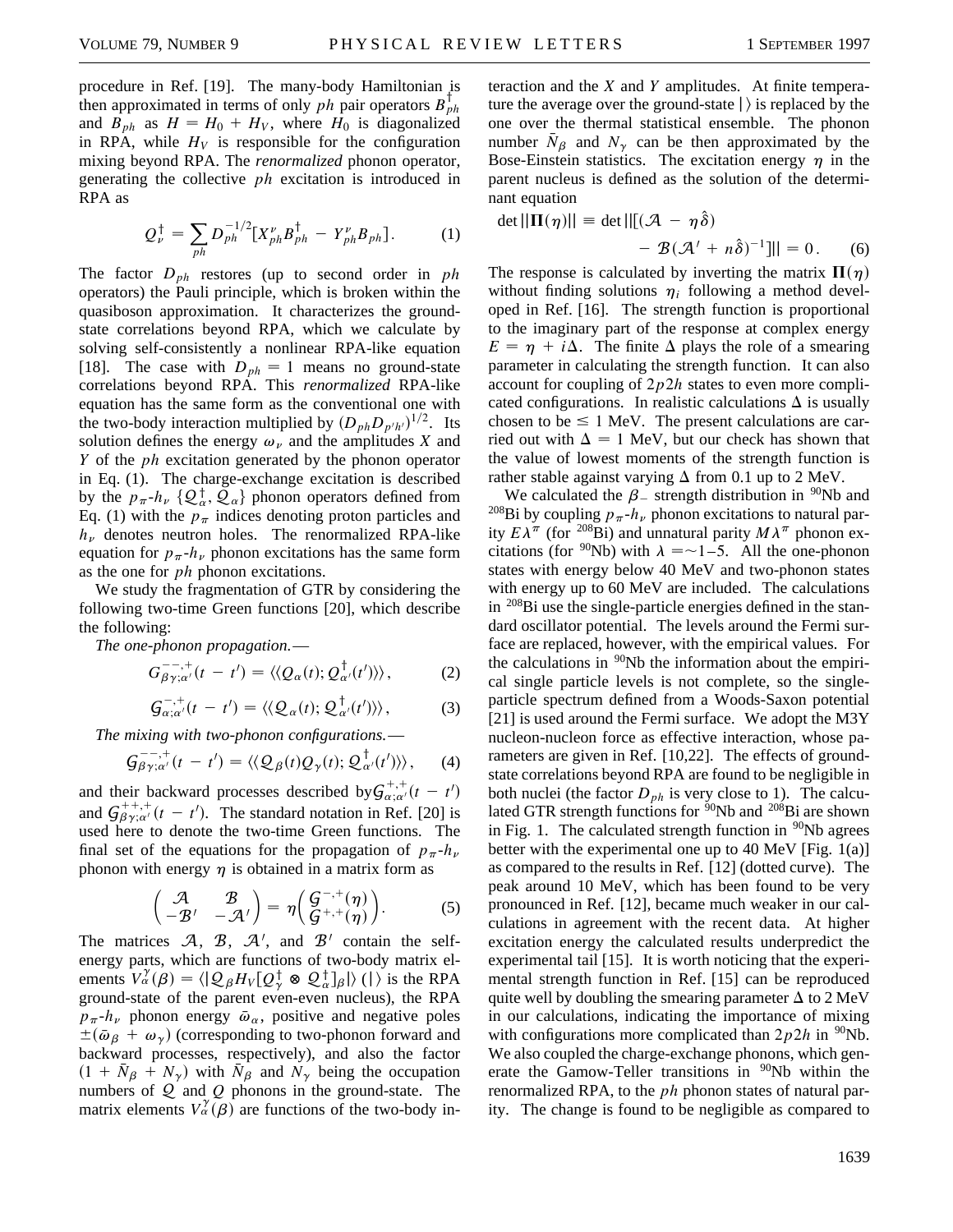

FIG. 1. Strength function of GTR in (a)  $^{90}Nb$  and (b)  $^{208}Bi$ . Energies are measured with respect to the ground states of <sup>90</sup>Zr and <sup>208</sup>Pb. The experimental strength distribution from Ref. [15] is shown by the histogram in (a). Impulses show the RPA results. Dotted curves refer to the results of Ref. [12] while solid curves represent our results.

the case with coupling to *ph* phonon states of unnatural parity.

The main peak of the GTR strength function in  $^{209}$ Bi [Fig.  $1(b)$ ] is located at 16.6 MeV compared to the experimental value 19.2 MeV [14]. The oscillator levels far above the Fermi surface are obviously the reason for this deviation. As a matter of fact, an energy of GTR closer to the experimental value was achieved by reducing the standard oscillator strength by  $\sim$  4-5%. By doing so, we also improve the similarity between our results and the ones of Ref. [12]. However, we would like to keep the standard parameters of the potential and effective interaction unchanged throughout all calculations. The coupling to 2*p*2*h* states spreads the GTR up to around 60 MeV. The sum rule has been examined in three energy intervals: (i) below the GTR location, (ii) in the GTR location, and (iii) above it. The results are summarized in Table I, where the calculated values of the spreading width  $\Gamma^{\downarrow}$  and

distributed in the lower-energy region (i). The spreading width  $\Gamma^{\downarrow}$  is 3.87 MeV compared to the experimental value  $3.72 \text{ MeV}^1$ . For <sup>90</sup>Nb we found around 30% of the Ikeda sum rule in the region of excitation energies higher than 22 MeV compared to around 40% extracted for the first time in experiments [15]. We argue that the nature of the continuum in this energy region still remains an open question, requiring further measurements. The spreading width and the energy centroid of the GTR in <sup>90</sup>Nb are  $\Gamma^{\downarrow} \simeq 2.4$  MeV and  $\bar{E} \simeq 16.8$  MeV, respectively. The calculated total  $\beta$  strength of GTR up to more than 60 MeV amounts to around 103% of the Ikeda sum rule in both nuclei. This is in agreement with the empirical observation on the contribution of the  $\beta_+$  transitions of around  $1.7\% \pm 0.2\%$  of the GTR sum rule. Inclusion of two-phonon backward processes made the GTR more collective in the resonance region. These effects are better seen in  $^{208}$ Bi [see Table I(b)]. Further study with different choices of the residual interaction is highly desirable to see whether these effects interfere constructively or destructively with the damping of GTR. A test by switching off the tensor part of the M3Y interaction confirms that the tensor part is responsible for pushing the GTR distribution up to higher energy with a long high-lying tail [7,12]. Our calculations and those in Refs. [10,12] show that the use of a non-separable interaction including the tensor force in calculating the 1*p*1*h*-2*p*2*h* configuration mixing is decisive in achieving an adequate GTR strength distribution up to excitation energies of 60 MeV. For a comparison, we refer to Refs. [11,13]. The authors of Ref. [11] adopted a separable interaction, whose parameters are adjusted from nucleus to nucleus to reproduce the experimental resonance energy. The GTR strength below 30 MeV already exhausts the Ikeda sum rule. The GTR in  $^{208}$ Bi calculated in Ref. [13] is concentrated in a narrow region around  $(\sim 18 - 24 \text{ MeV})$ . The energy of the main peak of the GTR is higher than the experimental value by  $\sim$ 2–4 MeV, depending on the type of the Skyrme interaction in use. Both approaches in Refs. [11,13] give a GTR spreading width in  $^{208}$ Bi, which is narrower than the experimental findings by around 20%. The calculations were also carried out at several tem-

the energy centroid  $\bar{E}$  of the GTR in the resonance location are also shown. In the GTR region in  $^{208}$ Bi the integrated strength amounts to 57% of the Ikeda sum rule compared to 60%  $\pm$  15% found in experiments [14]. The tail in the energy region above the GTR amounts to 38% of the Ikeda sum rule, while there is 7.3% of the sum rule

peratures up to  $T = 6$  MeV. The strength in the GTR region in <sup>208</sup>Bi increases less than 10% at  $T = 6$  MeV, while it decreases accordingly in the higher-energy tail. The spreading width  $\Gamma^{\downarrow}$  is broadened slightly. The centroid energy in the interval (ii) moves downward by less than 0.3 MeV (at  $T = 6$  MeV). The temperature dependence of the strength function of GTR in  $90Nb$  is negligible.